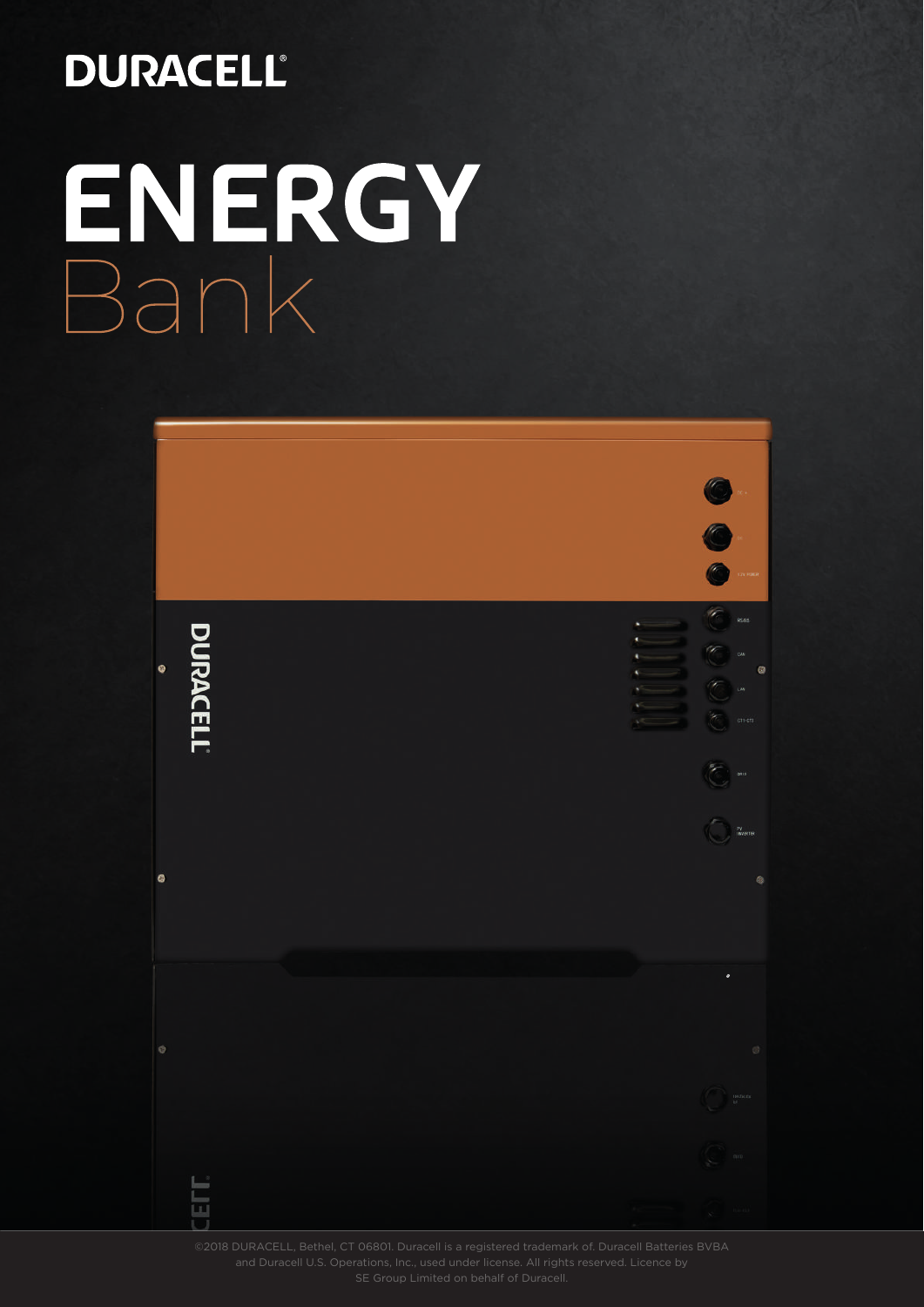# ENERGY Bank

#### **Product Overview**

In order to meet European market requirements, Duracell has successfully developed a 3.3kVA / 3.3kWh household Energy Storage solution.

The solution includes smart technology / applications, LiFePO4, PCS, BMS and a monitoring system.

The system is small and lightweight, which makes for easy installation and maintenance.

#### **System Structure**

The 3.3kWh energy storage cabinet consists of 3.3kWh battery and 3.3kVA PCS, the system is connected to the customers switchboard via cables.

The suggested connection between system and switchboard is below.

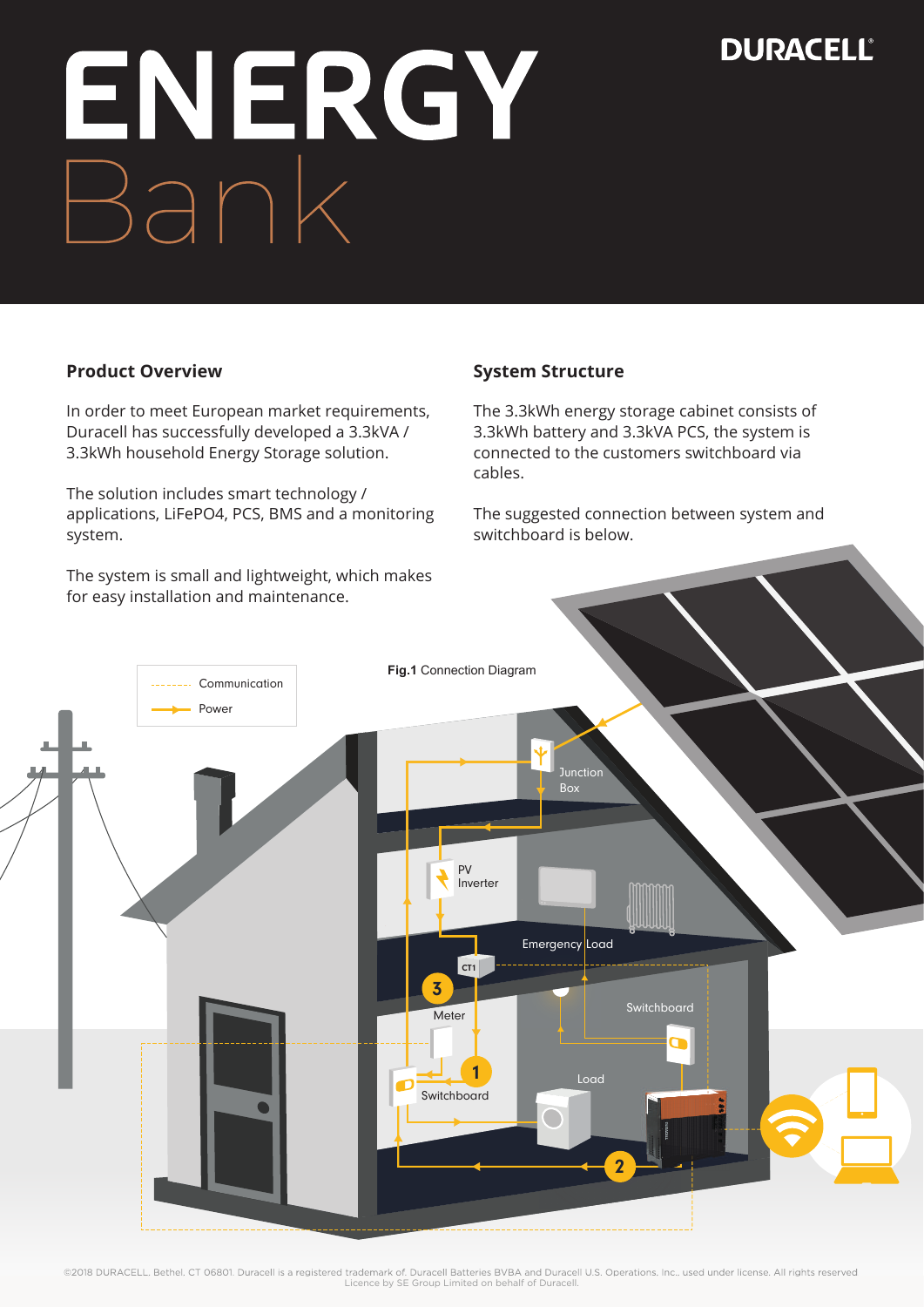# NERGY

# **DURACELL®**



### **Data Table**

Nominal Voltage Single Phase AC230V Maximum Current 13A Nominal Frequency 50Hz Maximum Power 3.3kWh Current Harmonics <5% Power Factor -0.99~+0.99

#### **Off-Grid**

Voltage Range Single Phase 230v±1% Nominal Current 8a Maximum Current 16a Nominal Power 2kva Nominal Frequency 50hz Total Harmonic Distortion Of Voltage  $<$ 3% Load Power Factor  $0.7 \sim 1$ 

**Protection**

#### PCS DC voltage Protection

#### **Battery**

Nominal Voltage 52v Type Lifepo4 Capacity 3.3kwh@dc Side

dod Range 85%

AC voltage Protection AC frequency Protection

Anti-islanding Protection Overheat Protection

#### **On-grid Protection**

|            | <b>Short Protection</b>        |
|------------|--------------------------------|
|            | Under Temperature Protection   |
|            | Overheat Protection            |
| <b>Bms</b> | Overvoltage Protection         |
|            | Low-voltage Protection         |
|            | <b>Over Current Protection</b> |
|            |                                |

#### **Other**

Work Humidity 10%~95% Altitude <2000m Cooling Method Air Cooling Noise <45db Communication Interface Ethernet Work Temperature 0~40℃ Storage Temperature -10℃~40℃ Size 680mm W × 256mm

Pure Weight About 96kg Protection Level 1p32 Work Condition Indoor (No Condensation, frozen, Sunshine)

#### **Standards**

EMC standard CE-EMC Battery standard IEC62619

Safety standard EN 62477-1, EN 62109-1/2, EN62040 On-grid standard VDE 4105,VDE 0126-1-1,G 83 (pending)

D) × 610mm (H)

#### **Warranty**

Battery 10 years \*60% minimum capacity at year 10 years Electrical Systems - 6 years

# **Type Energy Bank DURA3EBV1**

©2018 DURACELL, Bethel, CT 06801. Duracell is a registered trademark of. Duracell Batteries BVBA and Duracell U.S. Operations, Inc., used under license. All rights reserved. Licence by SE Group Limited on behalf of Duracell.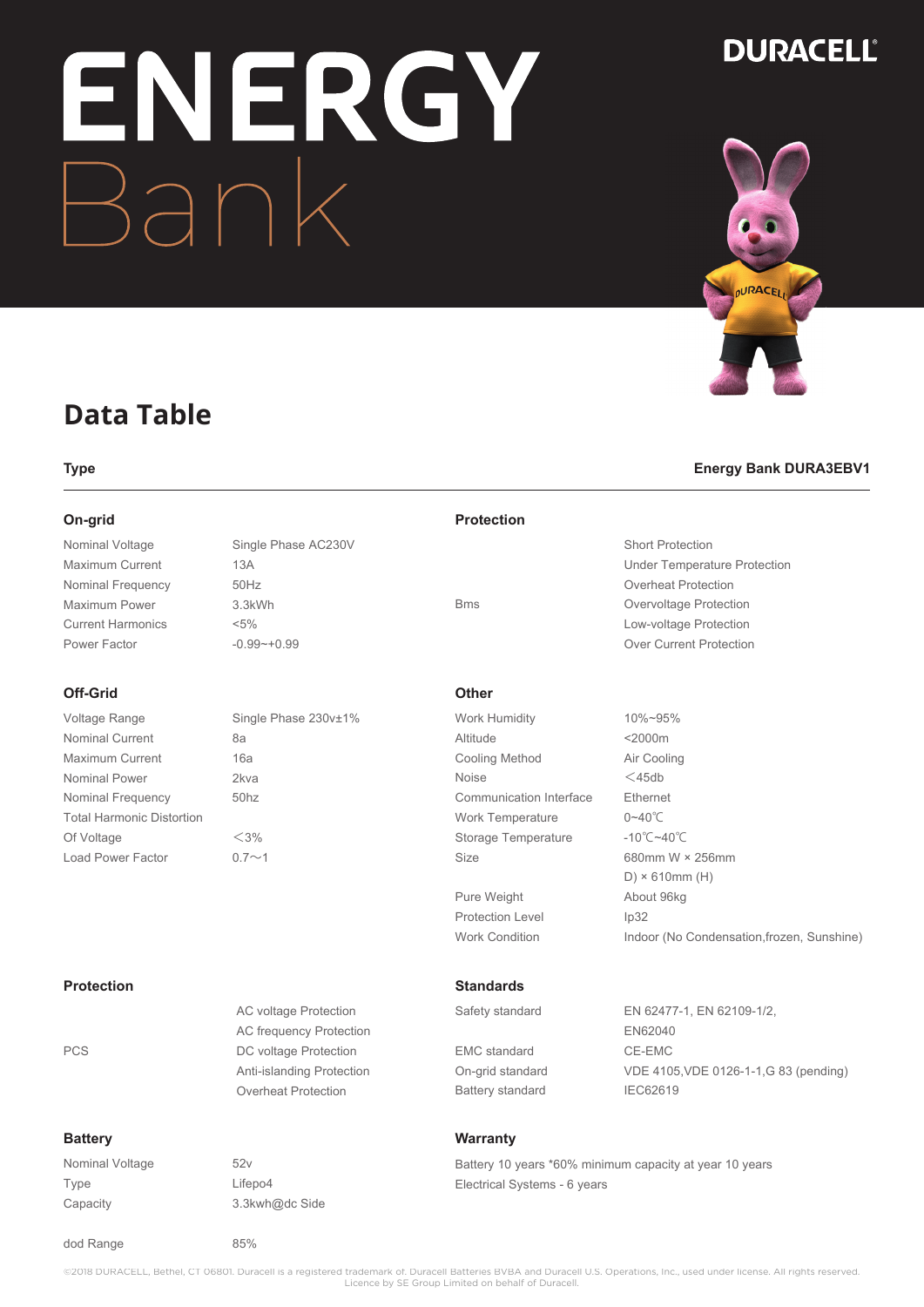# ENERGY<br>Bank

## **Performance**

#### **Battery**

The Duracell LiFePO4 battery is stable, green, long lasting and environmentally friendly. The design and test is based on UL1642.5th and IEEE 1625-2004, which is also popular in electric vehicles and when combined has a total range more than 250 million km.



**Fig.2** Battery Module

#### **BMS**

BMS can create a balanced consistency between the battery cell, battery module, battery string and the battery array, to ensure the long-term reliability of the system.

BMS performs the battery monitoring, operation control, insulation monitoring, balanced management, protection warning and communication functions.

Through the real-time battery monitoring, it ensures a normal and stable system and applies balance to protect the battery and ensure the efficiency and life of the battery system.

#### **PCS**

- Strong adaptability for the power grid and the environment.
- Advantages of high power, high density and high conversion efficiency.

Low harmonic content and small harmonic pollution, which can improve the safety and reliability of the whole system.

High power and small size.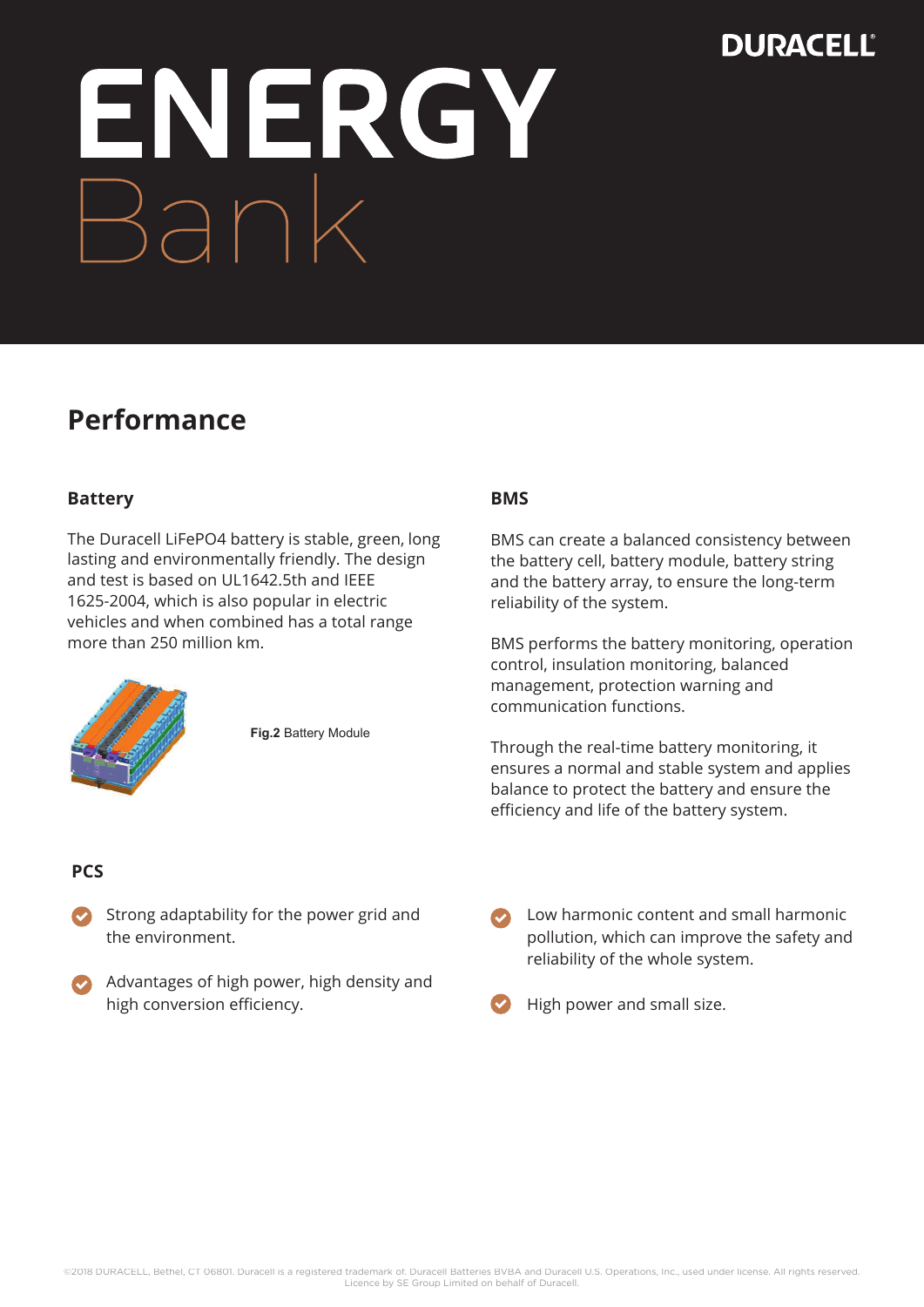

### **Balance Meter**

Under balance meter mode, the Energy Bank can balance the three phase load, and reduce the amount of electricity that you buy from the grid.

**1** PV Supply For The Load **2** Duracell Energy Bank Supply For The Load **3** Grid Supply For The Load



©2018 DURACELL, Bethel, CT 06801. Duracell is a registered trademark of. Duracell Batteries BVBA and Duracell U.S. Operations, Inc., used under license. All rights reserved.